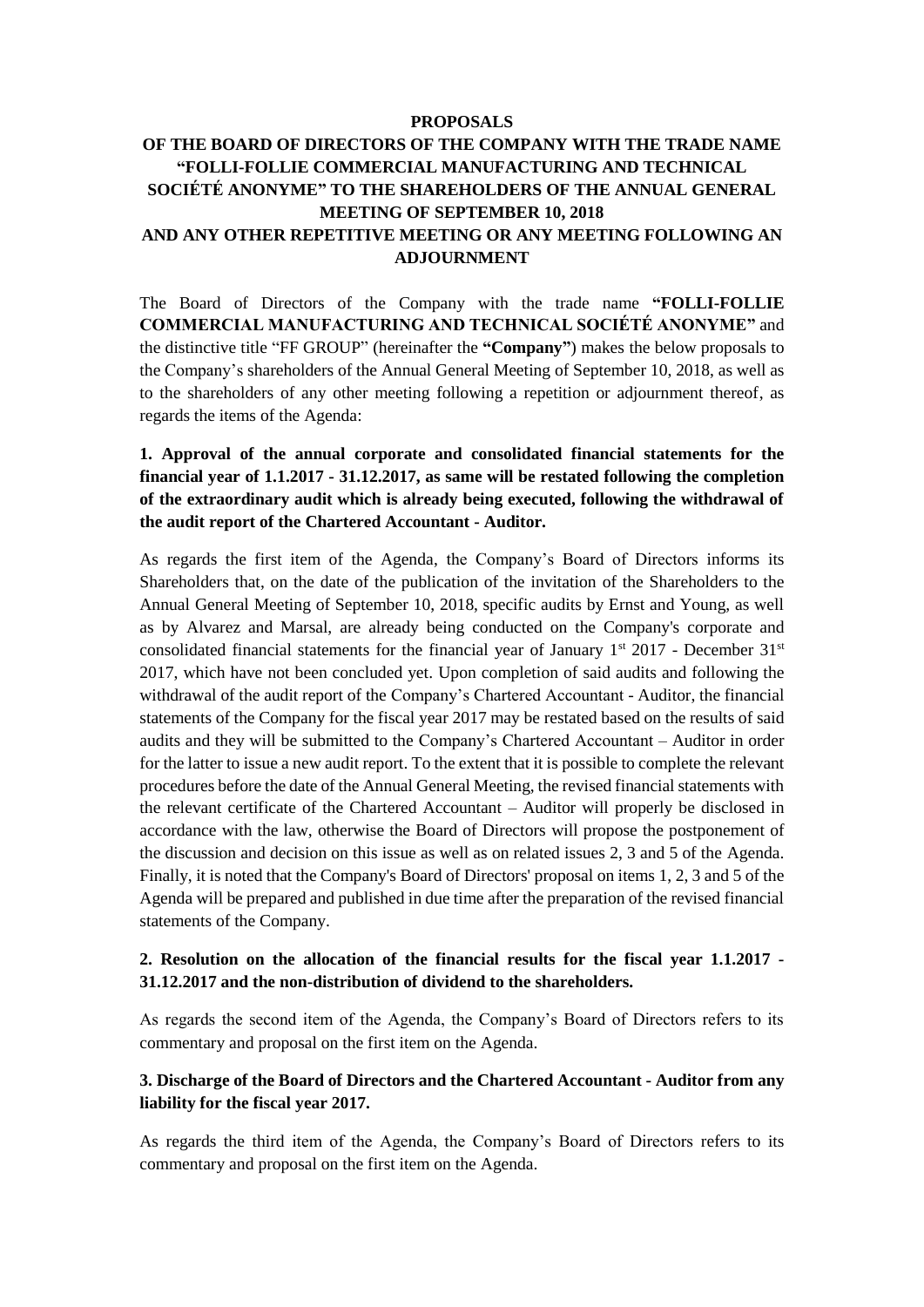#### **4. Election of the regular and the substitute Chartered Accountant - Auditor for the fiscal year 2018 and determination of their remuneration for such fiscal year.**

As regards the fourth item of the Agenda, the Company's Board of Directors proposes to its Shareholders that they approve the election of the ordinary Chartered Accountant - Auditor for the fiscal year 2018 and its substitute Chartered Accountant - Auditor and proposes to the Shareholders these Auditors to belong to one of the big four auditing firms.

# **5. Approval of all kinds of remuneration and compensation of the members of the Board of Directors paid during the fiscal year 2017 and pre-approval of all kinds of remuneration and compensation for the fiscal year 2018.**

As regards the fifth item of the Agenda, the Company's Board of Directors refers to its commentary and proposal on the first item on the Agenda.

# **6. Announcement of the election of new Board members for the replacement of the resigned members and approval by the General Meeting of the Shareholders of the elected members - Appointment of the independent members of the Board of Directors of the Company.**

As regards the sixth item of the Agenda, the Company's Board of Directors, announces to its Shareholders the following:

(a) Pursuant to a resolution of the Company's Board of Directors dated 8.6.2018, **Mr. Zhang Haolei** was elected to the Board of Directors as a non-executive member of the Company's Board of Directors, **Mr. Dimitrios Potamitis**, was elected to the Board of Directors as a nonexecutive member of the Company's Board of Directors, **Mr. Michael Tsibris** was elected to the Board of Directors as a non-executive member of the Company's Board of Directors and **Mr. Elias Pentazos** was elected to the Board of Directors as an independent non-executive member of the Board of Directors of the Company, to replace the resigned members, Messrs. Jiannong Qian, Elias Koukoutsas, Zacharias Mantzavinos and Evangelos Koumanakos.

(b) Pursuant to a resolution of the Company's Board of Directors dated 21.6.2018, **Mr. George Kyriakos** was elected to the Board of Directors as non-executive member, to replace of the resigned non-executive member, Mr. Dimitrios Potamitis, and **Mr. Panayiotis Alexakis** was elected as an independent non-executive member of the Company's Board of Directors, to replace the resigned member, Mr. Pericles Stamatiadis.

(c) Pursuant to a resolution of the Company's Board of Directors dated 17.07.2018, **Mr. Nikolaos Kanellopoulos** was elected to the Board of Directors as non-executive member, to replace the resigned non-executive member, Mr. Elias Kouloukountis.

The Board of Directors of the Company proposes to the Shareholders to ratify all the aforementioned elected persons and to elect Messrs. Panayiotis Alexakis and Elias Pentazos as independent members of the Company's Board of Directors.

#### **7. Election of the members of the Audit Committee pursuant to Article 44 of Law 4449/2017.**